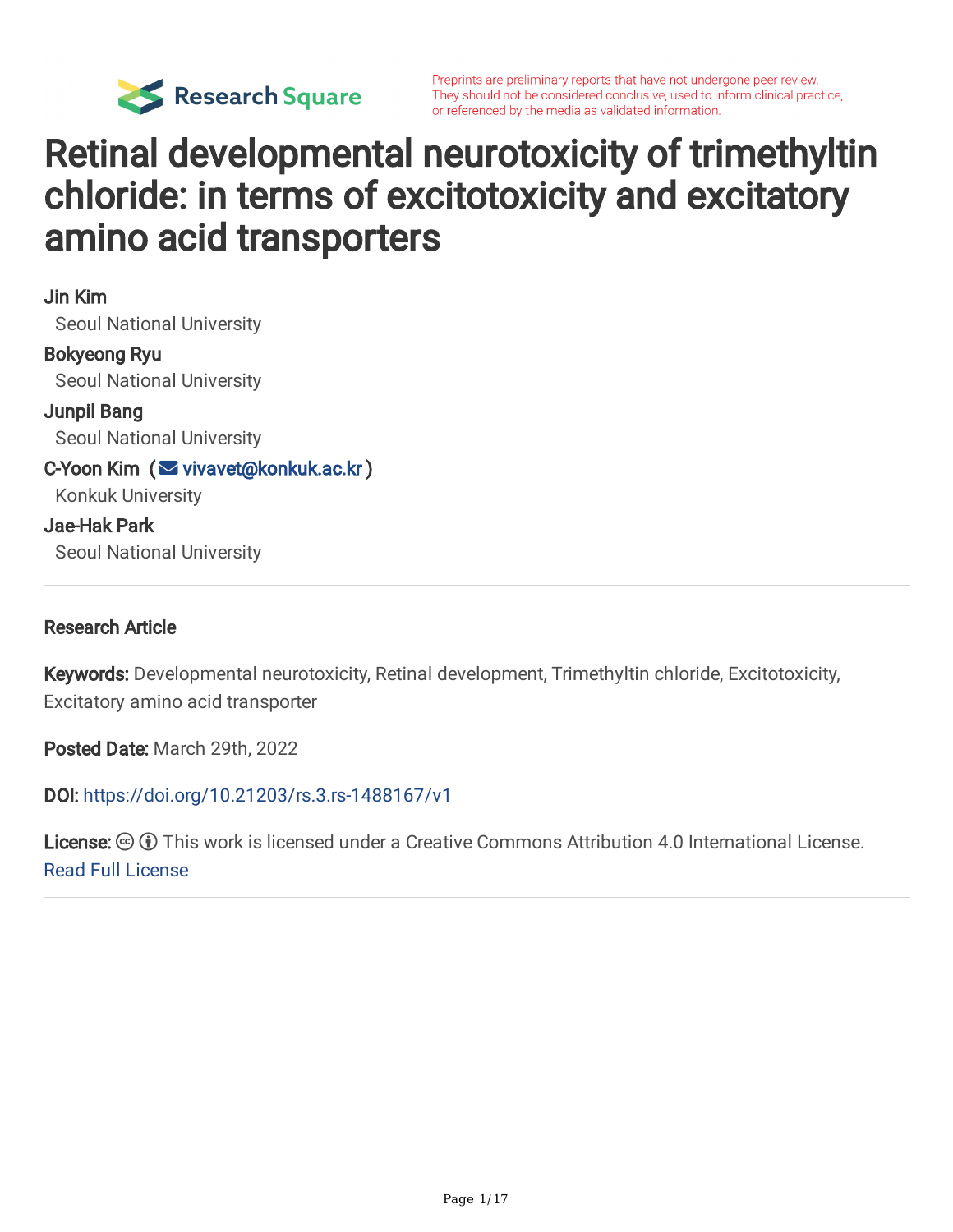### Abstract

Trimethyltin chloride (TMT), which is an organotin compound widely used in the agricultural and industrial fields, is a well-known neurotoxicant. In particular, excitotoxicity is suspected to be an important mechanism underlying TMT toxicity; however, the effect of TMT exposure on the retina during development and the mechanisms have not been fully elucidated to date. Therefore, in this study, we exposed postnatal mice to TMT and performed a comprehensive analysis of the retina in terms of developmental abnormalities, histopathology, apoptosis, electrophysiological function, glutamate concentration, gene expression, and fluorescence immunostaining. Exposure to 0.75 and 1.5 mg/kg of TMT up to postnatal day 14 caused a decrease in body weight and length, delayed eye opening, and induced thinning of the inner nuclear layer of the retina. In addition, apoptosis was observed in the retinal layer along with b-wave changes and a decrease in retinal ganglion cell spiking activity in the microelectroretinogram. This change was accompanied by an increase in the concentration of glutamate in the retina, upregulation of astrocyte-related genes, and increased expression of excitatory amino acid transporter (EAAT) 1 and 2. Conversely, EAAT 3, 4, and 5, located in the retinal neurons, were decreased, and this was consistent with the immunostaining results. Our results are the first to prove that TMT induces excitotoxicity and changes in EAAT expression in the retina, and this mechanism causes functional as well as morphological retinal developmental toxicity.

#### 1. Introduction

Trimethyltin chloride (TMT) is one of the most commonly used organotin compounds in industry and agriculture as a fungicide, antifouling agent, and plastic stabilizer (Tang et al. 2013). It is known as a classic neurotoxicant that leads to a major effect on the limbic system, especially hippocampus in adults (Liu et al. 2021). In particular, several studies have reported the effects of TMT exposure during development. Specifically, exposure to [14C]-labeled TMT during pregnancy lead to transmission and detection of TMT in the fetus (Lipscomb et al. 1989). In addition, TMT has been reported to inhibit neuronal differentiation or eye malformation in the zebrafish embryo (Kim et al. 2019; Kim et al. 2016). However, how TMT exposure affects ocular development, especially retinal layer, has not been clarified. Therefore, more detailed investigations related to the various toxic mechanisms of TMT are needed.

Although calcium overload, neuroinflammation, oxidative stress, and mitochondrial dysfunction have been considered as causes of TMT toxicity, excitotoxicity is one of the highly associated mechanisms. Overexcitation of glutamate receptors due to excessive glutamate in the synaptic cleft leads to activating various enzymes, damages cell structure, and causes neuronal pathological abnormalities (Christensen et al. 2019; Hulsebosch et al. 2009). Excitatory amino acid transporters (EAATs) are the major transporter systems involved in removing extracellular glutamate from the synaptic cleft of the CNS neurons and thereby function as a buffer to reduce excitotoxicity (Liang et al. 2008). It has been reported changes in EAAT expression in relation to diseases, drugs or environmental toxicants may induce glutamate spillover, leading to various neuropathological features (Castro-Coronel et al. 2011; O'Donovan et al. 2017).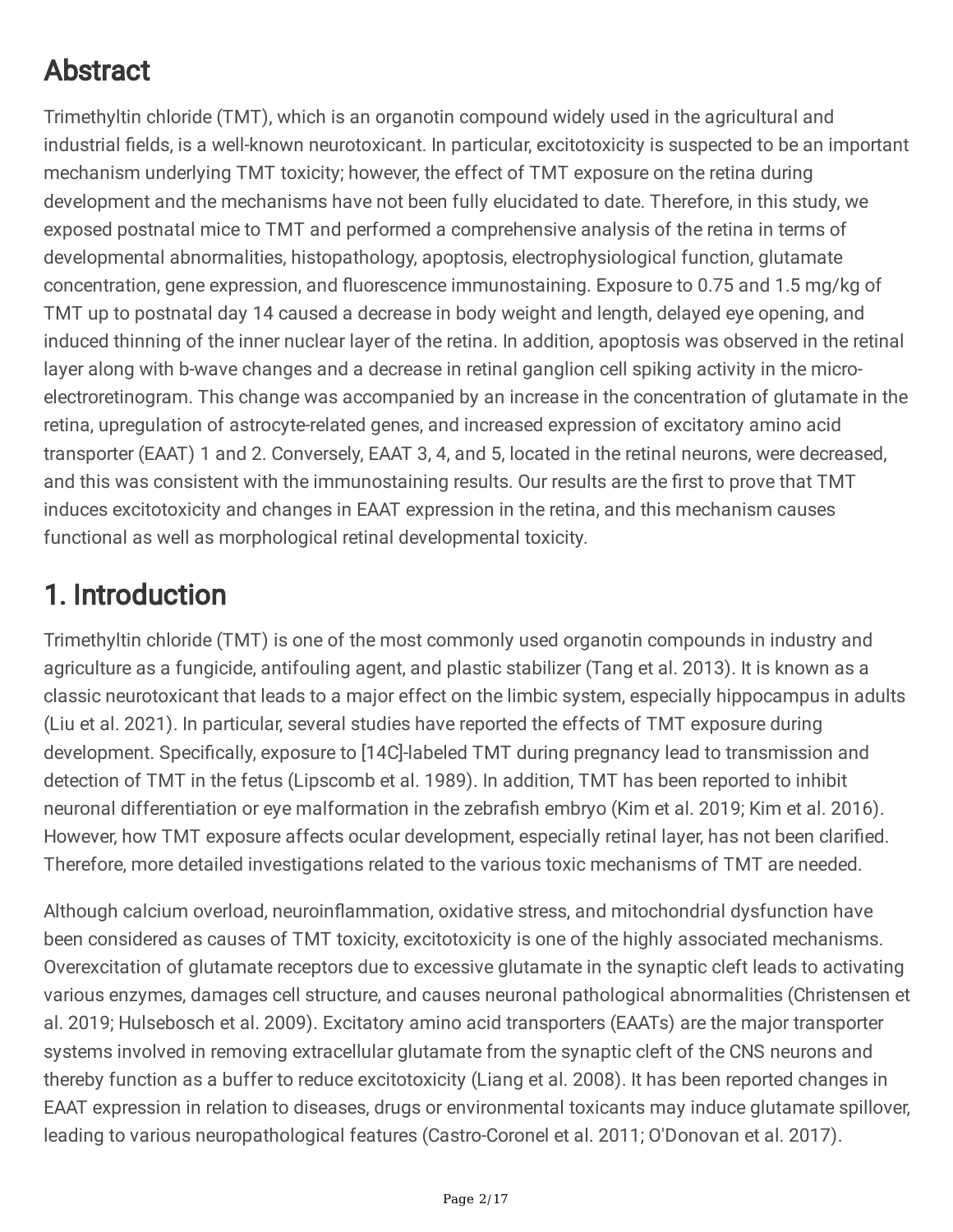However, in the case of TMT, although it is known that it enhances the release of glutamate, the relationship of retinal development with excitotoxicity, and with EAAT, has not yet been established.

Therefore, we designed the present study to confirm the retinal developmental toxicity in mice exposed to TMT. In the case of mice, the shape of the eye can be recognized from embryonic day 13, but complete development as a functional organ occurs by PND 14. Most retinal neurons differentiate between PND 0 to 14, all the synapses and circuits are formed, and thus, it has been reported that this period is extremely important in retinal development (Fan et al. 2016). In this study, chronic TMT exposure was performed during this period at every 4-day interval, which is the half-life of TMT (Friberg et al. 1986), and mice were administered with 0.75, 1.5, or 3.0 mg/kg of TMT considering 3.0 mg/kg as the maximum dose that can be administered in adult mice (Chang et al. 1982). We analyzed the retina of mice at PND 14 and tried to identify the mechanism by which exposure to TMT is toxic to retinal development.

We hypothesized that TMT induce retinal developmental toxicity due to changes in EAAT expression and in the extracellular release of glutamate. To reveal this, (1) overall growth abnormalities and changes in the size of eye were analyzed; (2) changes in retinal thickness and apoptosis were analyzed through histopathology and TUNEL assay; (3) electrophysiological abnormalities were analyzed with a multielectrode array (MEA); (4) glutamate concentration changes were measured, and (5) Genetic analysis and immunofluorescent (IF) staining were performed.

### 2. Materials And Methods

# 2.1. Mice husbandry

Mice at day 17 of pregnancy were purchased through OrientBio (Seongnam, Gyeonggi-do, South Korea). All experiments using mice were approved by Seoul National University Institutional Animal Care and Use Committee (SNU-190413-3-2). All animals were maintained in a 12 h light/dark cycle at 23 ± 1°C and 50 ± 10% relative humidity, and food and water were provided *ad libitum*. Mouse pups were weighed daily from PND 4 for stabilization and returned to the mother after weight and administration.

## 2.2. TMT exposure and developmental defect analysis

TMT (CAS 1066-45-1) was purchased from Sigma-Aldrich (Sigma-Aldrich, MO, USA). 6 mg/mL TMT stock solution was prepared by dissolving PBS and used for dilution by concentration. Since the concentration range of acute TMT toxicity in adult rodent has been reported through previous studies, the present study performed a preliminary study and set the target concentration. Mouse pups were intraperitoneally injected at concentrations of 0.75, 1.5 and 3.0 mg/kg according to body weight from PND 4. Repeat administration was performed every 4 days, which is the half-life of TMT (Friberg et al. 1986). On PND 14, which is the period when eye opening occurs, euthanasia and enucleation through  $CO<sub>2</sub>$  were performed. At the sampling time, body length from the tip of the nose to the end of the tail were measured and the ratio of eye opening was calculated for group comparison.

# 2.3. Histological analysis and TUNEL assay

Page 3/17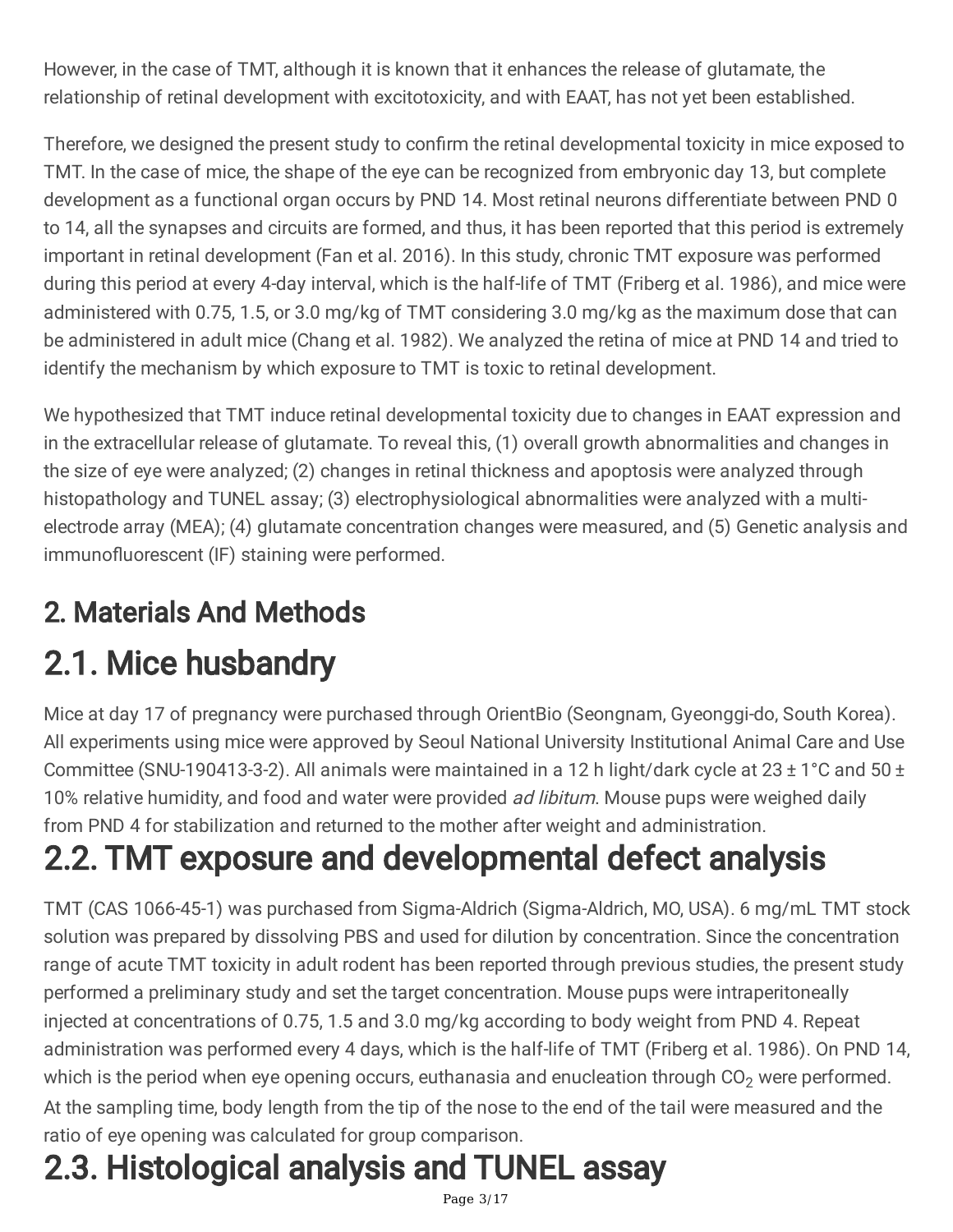The extracted eyes of mice were fixed with formalin by puncturing cornea with a needle, dehydrated with ethanol for each concentration gradient (70, 80, 90, and 100%), transferred to xylene for 2 h incubation, and infiltrated with paraffin. Paraffin blocks were made using the Tissue-TeK TEC5 tissue embedding console system (Sakura Finetek, Tokyo, Japan), and the blocks were sectioned into 4 µm using a Microm HM 340E (Thermo Scientific, Walldorf, Germany). Tissue sections were placed on a slide glass and then stained with hematoxylin and eosin (H&E). H&E slides were photographed using an Olympus IX70 fluorescence microscope (Olympus, Japan) and a Nikon D2X (Nikon, Japan). The total area of the eyeball and the thickness of each retinal layer were measured through ImageJ software (National Institutes of Health, Bethesda, MD, USA) and compared by group.

To detect apoptotic cells, we performed TUNEL assay using Click-iT<sup>™</sup> Plus TUNEL Assay for *In Situ* Apoptosis Detection kit (C10617, Life Technologies, OR, USA). According to the manufacturer's instructions, paraffin sections of 4 µm were used, and the nuclei were stained using a VECTASHIELD mounting medium with DAPI (Vector Laboratories, Burlingame, CA, USA). Images were taken using a Nikon eclipse Ti fluorescence microscope (Nikon Instruments Inc., NY, USA) and NIS element software (Nikon).

# 2.4. Isolation of retina and recordings with MEA system

All procedures were carried out by modifying previous studies (Alarautalahti et al. 2019; Fujii et al. 2016; Reinhard et al. 2014). Animals were dark-adapted 24 h before use in the experiment and transferred to a light-sealed box for use in the experiment. After the excised eye was transferred to 30°C oxygenated Ames' medium, the cornea was punctured using a fine eye scissor, and the lens was removed with fine forceps. The separated retina was incised in four directions so that it could be spread flat, and after 30 min of recovery, it was placed upside down on an MEA 6 well plate and measured with the Maestro Edge MEA system (Axion Biosystems, Atlanta, GA, USA).

Retinal electrical signals were measured and amplified between 0.1 Hz and 5 kHz. Signals were filtered between 1 Hz and 5 kHz to measure (micro-ERG) and between 100 Hz and 5 kHz to measure retinal ganglion cells (RGCs) spike responses. Spikes were detected using a threshold set to four times the standard deviation of the filtered data. RGC spikes were classified into spontaneous and light-evoked activity. We first measured spontaneous activity for 60 sec, followed by light-evoked acitivity for 60 sec. As light stimulation, full-field light pulses of 12.84 log photons/cm<sup>2</sup>/s were applied at 2 sec using a White LED stimulation system, and the interval between light stimulation was 10 sec. Through the measured data, the waveform of micro-ERG, mean firing rate (MFR), number of bursts and synchrony index were analyzed.

## 2.5. Measurement of glutamate in retina

After sampling, the retina was weighed, and the level of glutamate was measured according to the manufacturer's instructions using a glutamate assay kit (ab83389, abcam, Cambridge, MA, USA). In summary, after washing in cold PBS, the tissues were resuspended in 100 µl of assay buffer and homogenized on ice. Following incubation on ice for about 15 to 30 min, centrifuge was performed at 4°C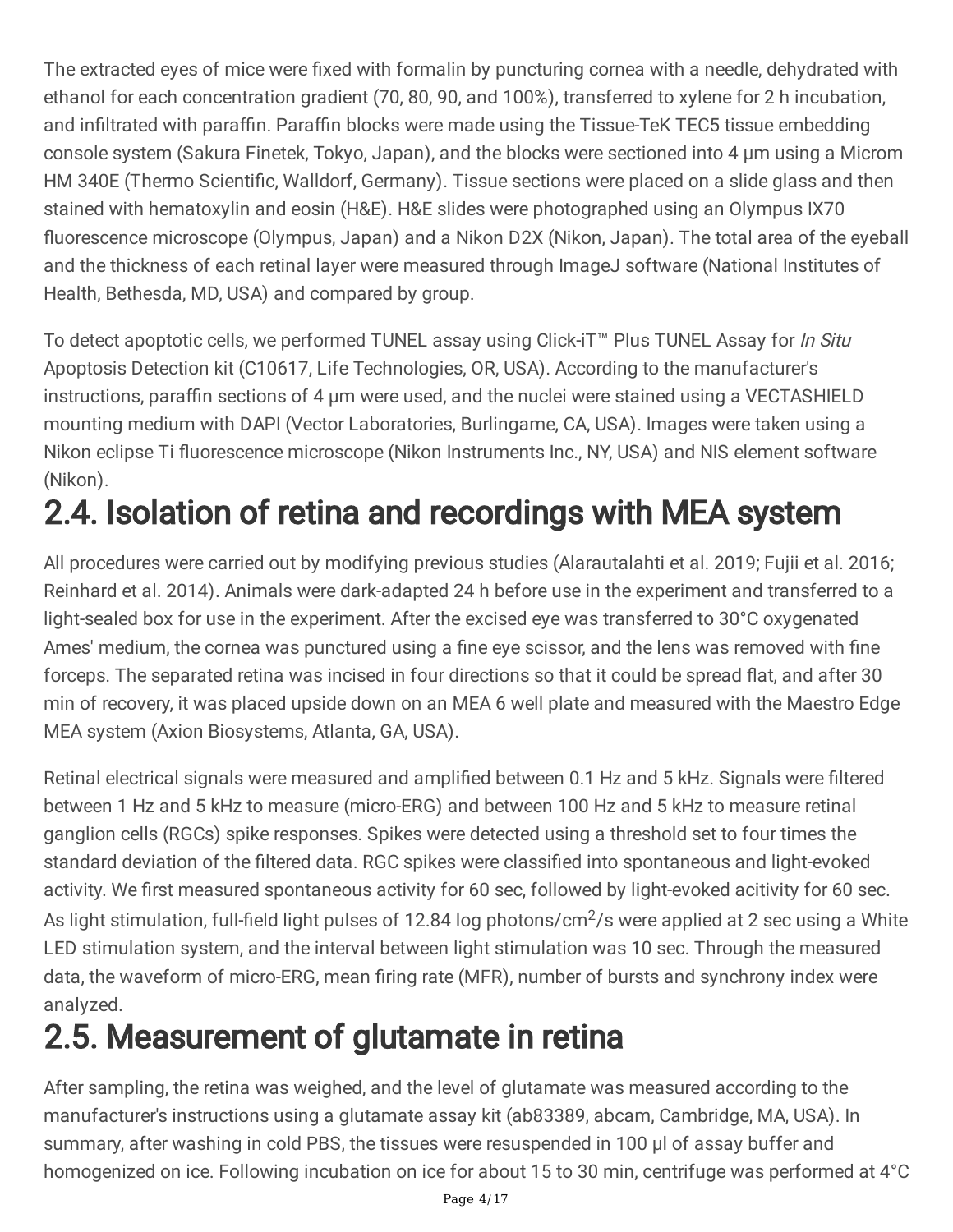for 5 min to remove insoluble materials, and 50 µl of supernatant was transferred to a clean tube. A reaction mixture prepared by mixing 90 µl of glutamate assay buffer, 8 µl of glutamate developer, and 2 µl of glutamate enzyme was applied to the sample well and incubated at 37°C for 30 min by blocking light. The absorbance was measured at OD = 450 nm using Epoch Microplate Spectrometer (BioTek Instruments Inc., VT, USA). The measured glutamate concentration was expressed in nmol/mg.

# 2.6. IF analysis

For preparing frozen section of the retina, the anterior segment of the formalin-fixed eye was dissected away, and then the lens was removed. After incubation in sucrose solution (15 and 30%), it was transferred to OCT embedding compound (Sakura Finetek, CA, USA) and frozen at -70°C. Thereafter, the samples were sectioned into 10 µm thick using a Microm HM525 cryostat (Thermofisher Scientific, MA, USA) and used for IF staining. Cryosection samples were washed with PBS and pre-incubated for 30 min using a blocking reagent. Thereafter, primary antibodies Glial fibrillary acidic protein (GFAP) (AB5804, Chemicon International, Temecula, CA, USA), EAAT1 (ab41751, abcam), EAAT2 (3838S, Cell Signaling Technology, Danvers, MA, USA), and EAAT3 (14501S, Cell Signaling Technology) were used for 4°C overnight incubation, followed by incubation for 2 h using secondary antibodies. Finally, after washing with PBS, nuclei were stained using VECTASHIELD mounting medium with DAPI (Vector Laboratories), and then photographed and merged using a Nikon eclipse Ti fluorescence microscope (Nikon Instruments Inc.) and NIS element software (Nikon).

# 2.7. Realtime PCR

For RNA isolation, four mice from each group were used, and after the eyes of the mice on PND 14 were enucleated, retinas were isolated from the sclera using #5 dumont forceps. The isolated retina was stored frozen, and then used for RNA extraction. After homogenization with 1 ml of Hybrid-R™ (GeneAll, Seoul, Korea) solution, RNA was extracted and complementary DNA was synthesized from 0.5 µg of the extracted RNA using the M-MLV cDNA synthesis kit (Enzynomics, Daejeon, Korea). 1 µl of synthesized cDNA was treated with 10 µl of TOPreal™qPCR 2X PreMIX (Enzynomics), mixed with forward and reverse primers of the target gene (Table 1), and amplified using CFXConnect<sup>™</sup> Real Time PCR Detection System (Bio-Rad Laboratories, Hercules, CA, USA). Realtime PCR was performed as follows: denaturation at 95°C for 10 sec and 40 cycles of annealing at specific temperature for 15 sec and elongation at 72°C for 30 sec. The 2<sup>-ΔΔCt</sup> method was used for gene expression analysis. For gene-specific expression analysis, Glyceraldehyde-3-phosphate dehydrogenase (Gapdh) was used as a housekeeping gene for normalization. Relative mRNA expression for each gene was calculated as fold change compared to the control group.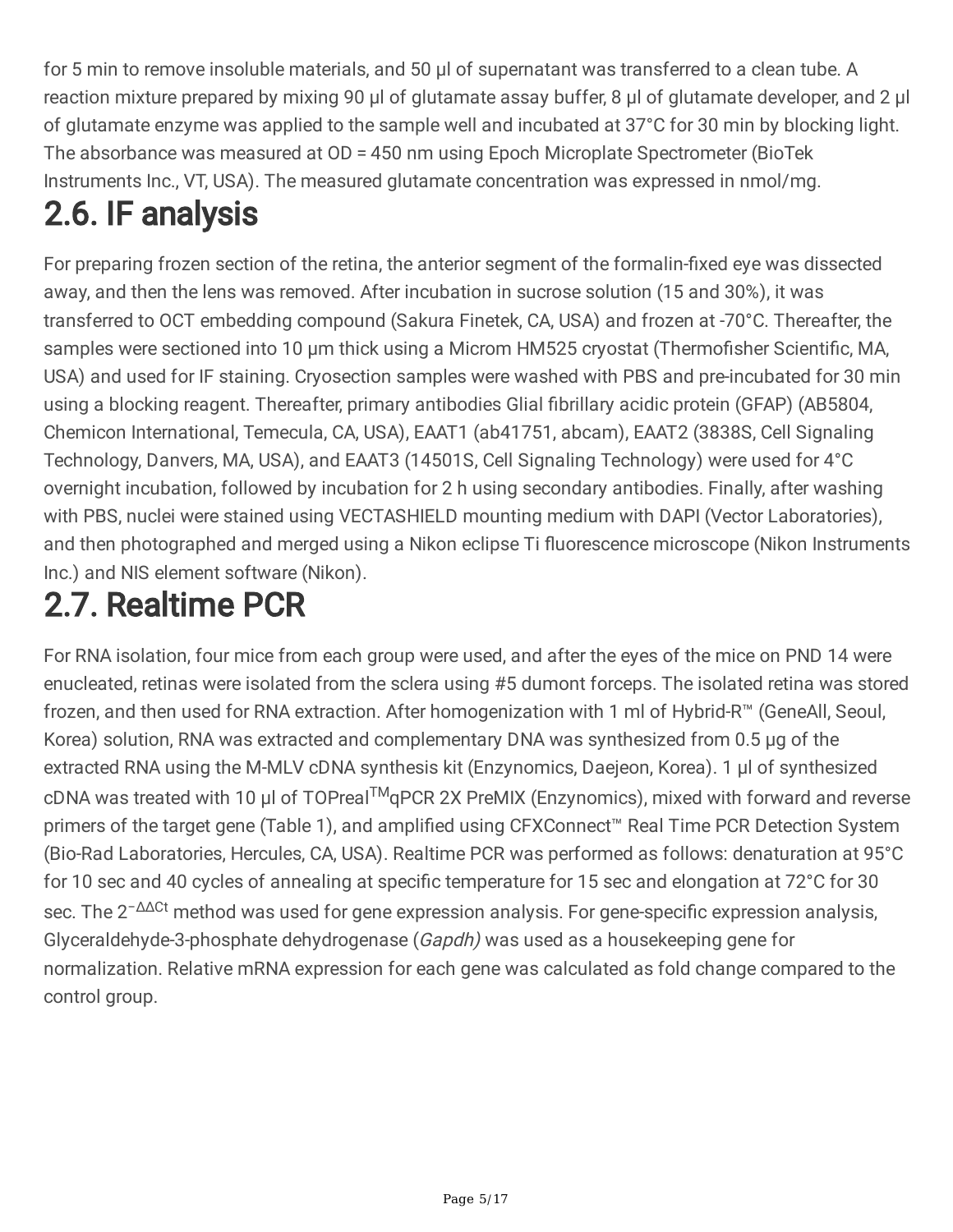| Gene name                                     | Sequence of the primer $(5' - 3')$                                                 | <b>GenBank accession</b><br>No. |
|-----------------------------------------------|------------------------------------------------------------------------------------|---------------------------------|
| Caspase3<br>[Casp3]                           | Forward:<br><b>TCTGGTACGGATGTGGACGC</b><br>Reverse:<br>CGGCAGTAGTCGCCTCTGAA        | NM_009810.3                     |
| Caspase8<br>[Casp8]                           | Forward:<br><b>TCTGCTGGGAATGGCTACGG</b><br>Reverse:<br><b>GCTGTGGCATCTGCTTTCCC</b> | NM_001277926.1                  |
| Caspase9<br>[Casp9]                           | Forward:<br>ATGGAGATGGCACACCGGAA<br>Reverse:<br>TGTCCCATAGACAGCACCCG               | NM_015733.5                     |
| Glial fibrillary acidic protein<br>[Gfap]     | Forward:<br>AAGGACGTGGTGATGTGAGG<br>Reverse:<br>AGCACTGATTGAGCCTTGGG               | NM_010277.3                     |
| Aquaporin4<br>[Aqp4]                          | Forward:<br>GCTGTGACTGTAGCCATGGT<br>Reverse:<br>GAACCGTGGTGACTCCCAAT               | NM_001308647.2                  |
| Excitatory amino acid transporter1<br>[EAAT1] | Forward:<br><b>CCCGTGCCTGGATCTGTGAA</b><br>Reverse:<br>TCCCAAGGGCTGTGATGAGC        | NM_148938.3                     |
| Excitatory amino acid transporter2<br>[EAAT2] | Forward:<br>GCCATGGCATCAACAGAGGGTG<br>Reverse:<br>TGACCACATCAGGGTGGATGG            | NM_001077514.4                  |
| Excitatory amino acid transporter3<br>[EAAT3] | Forward:<br>TGGTGATCGTGCTGAGTGCT<br>Reverse:<br><b>CTCTACGATGCCCGTCCCAA</b>        | NM_009199.3                     |
| Excitatory amino acid transporter4<br>[EAAT4] | Forward:<br><b>GCGCTGTGATCATTGGTGTC</b><br>Reverse:<br>CCCTGTCGCCTTGTTGTCCA        | NM_009200.3                     |

Table 1 Sequences of primers used for real-time PCR analysis.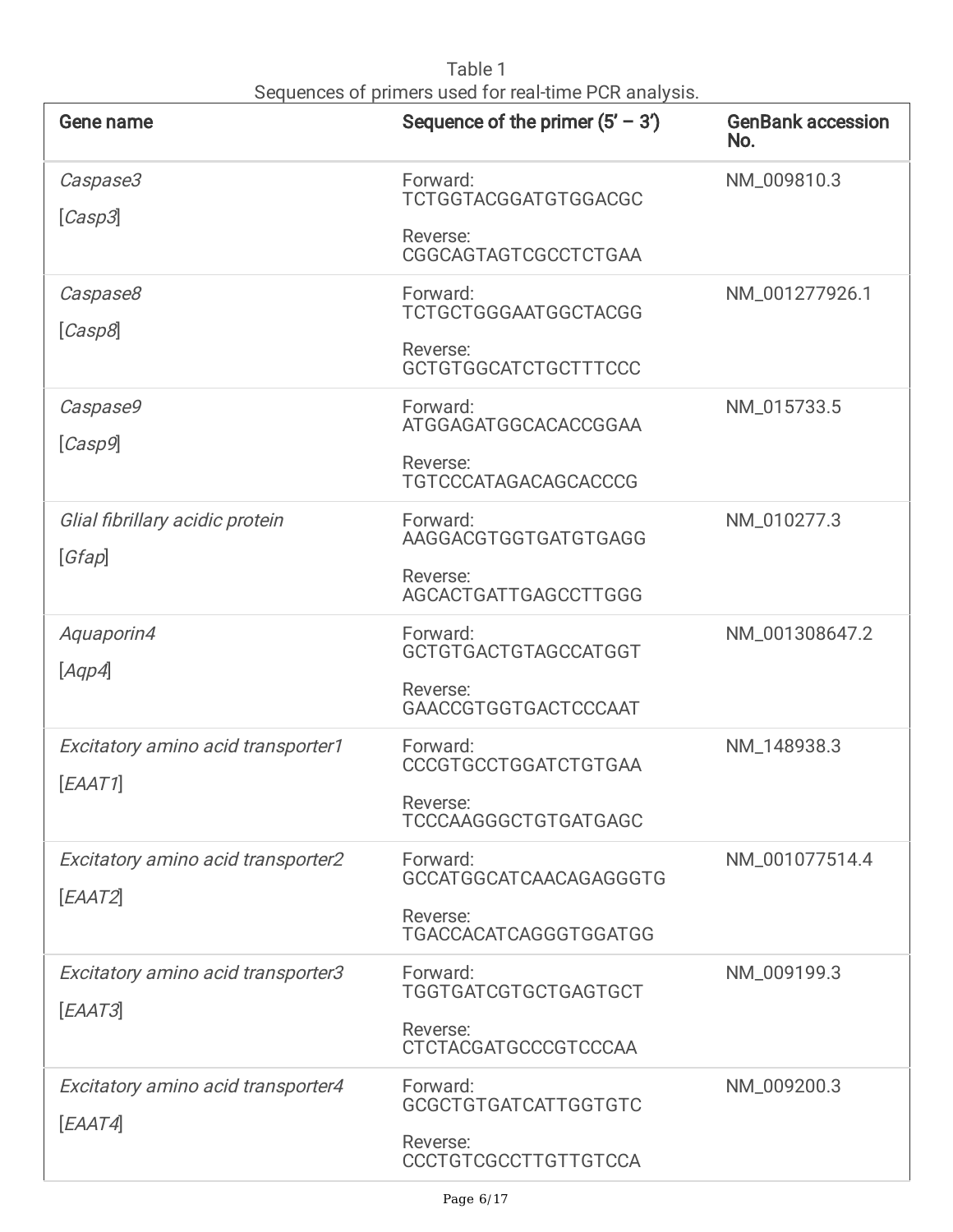| Gene name                                     | Sequence of the primer $(5' – 3')$                   | <b>GenBank accession</b><br>No. |
|-----------------------------------------------|------------------------------------------------------|---------------------------------|
| Excitatory amino acid transporter5<br>[EAAT5] | Forward:<br><b>GCTCATCCTGTCTGTGCTCTC</b><br>Reverse: | NM_146255.3                     |
|                                               | CACCAGTGGTAGGATCAGCAT                                |                                 |
| Glyceraldehyde-3-phosphate<br>dehydrogenase   | Forward:<br><b>GTGTTCCTACCCCCCAATGTG</b>             | NM_001289726.1                  |
| [Gapdh]                                       | Reverse:<br>AGGAGACAACCTGGTCCTCA                     |                                 |

### 2.8. Statistical analysis

A one-way analysis of variance (ANOVA) followed by the Tukey HSD test was performed in SPSS Statistics (version 26). Experimental data were checked to determine if there was a significant difference. The level for statistical significance was set at the 0.05, 0.01, and 0.001. All data are shown as mean ± SD.

### 3. Results

### 3.1. Effect of TMT exposure on the normal development of mice pups

Mice pups were administered TMT at concentrations of 0.75, 1.5, and 3.0 mg/kg from PND 4 to PND 14, and the induction of abnormalities in the developmental stage was investigated. Subjects exposed to 3.0 mg/kg of TMT did not survive until PND 14 and all these subjects died. At 0.75 and 1.5 mg/kg, all subjects survived, but inhibition of development was apparent with increase in TMT concentration (Fig. 1A). For the body weight measurement, the group exposed to 0.75 mg/kg showed an overall decrease in body weight compared to the control, but the difference was not significant. On the contrary, at 1.5 mg/kg, a significant decrease in body weight was observed from PND 10, and the difference gradually increased until PND 14. On PND 14, the body weight was 6.8 ± 0.7 mg/kg, which was about 26% lower than that of the control (Fig. 1B). Along with body weight, the long axis of the body was measured. Control group had a length of 10.32 ± 0.52 cm, but the pups exposed to 1.5 mg/kg were observed to have a significantly shorter body length of 8.89 ± 0.32 cm (Fig. 1C). In addition, when comparing the proportion of subjects with eye opening at PND 14, all eyes were opened in control group, whereas 0.19 and 0.4 of subjects treated with 0.75 and 1.5 mg/kg of TMT had closed eyes (Fig. 1D). When total area of the eyeball were analyzed, control was  $2.22 \pm 0.21$  mm<sup>2</sup>, but it was significantly decreased to  $1.63 \pm 0.40$  and  $1.55 \pm 0.15$  mm<sup>2</sup> at 0.75 and 1.5 mg/kg of TMT, respectively.

### 3.2. Retinal layer thickness analysis and TUNEL assay after TMT exposure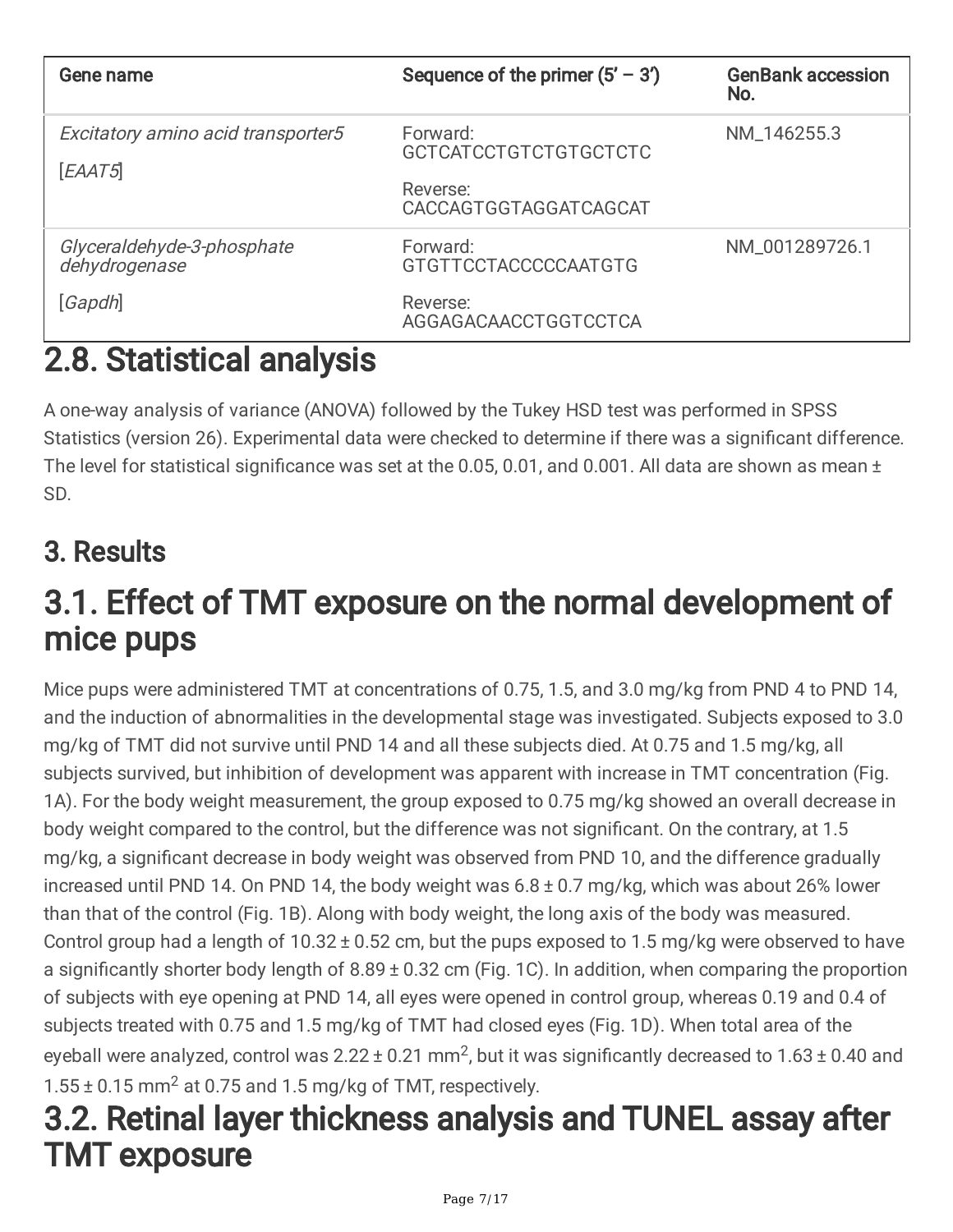To analyze the effect of TMT on retinal development, a layer thickness analysis of retina was performed. The retina can be histologically divided into five layers: the ganglion cell layer (GCL), inner plexiform layer, inner nuclear layer (INL), outer plexiform layer, and outer nuclear layer (ONL). Thickness analysis was performed on the overall thickness of retina as well as individual three layers: GCL, INL, and ONL. The total thickness was measured to be 161.2 ± 17.4 µm in the central region, but it was confirmed that the thickness gradually decreased to  $155.9 \pm 18.2$  and  $143.3 \pm 11.5$  µm as the TMT exposure concentration increased. INL showed significant thinning consistent with the change of total thickness, but changes of ONL and GCL were not significant (Fig. 2A, B). In peripheral region, the total thickness showed a significant decrease from  $123.7 \pm 6.4$  µm to  $127.8 \pm 18.5$  and  $111.0 \pm 8.5$  µm. In addition, thinning of INL and ONL was also confirmed to be statistically significant (Fig. 2C, D).

TUNEL assay was performed to confirm that change in thickness of retinal layer is also related to cell death, and TUNEL-positive cells in the entire layer were counted (Fig. 2E, F). In the control group, almost no cell death was observed. However, as the treatment concentration increased to 0.75 mg/kg, cell death significantly increased to  $6 \pm 2.5$  and  $7 \pm 3.4$  cells, and as the treatment concentration increased to 1.5 mg/kg, it was confirmed that the number of apoptotic cells increased to 13.4 ± 5.6 and 14.2 ± 5.5 cells (central and peripheral regions, respectively) (Fig. 2G). Specifically, apoptotic cells were mainly observed in the INL, which was found to show significant thinning in the thickness analysis of retinal layer. 3.3. Retinal electrophysiological function analysis: micro-

# ERG and spontaneous spike

We measured retinal electrical signals using MEA for 1 min with or without light stimulation and performed micro-ERG and spike analysis. Following TMT exposure, no significant change was observed in the a-wave, but it was confirmed that the amplitude decreased in the b-wave (Fig. 3A). Spike measurements were performed by applying a filter of 100 to 5000 Hz to the corresponding waveform, and plot analysis and quantification were performed. In the dark condition, it was confirmed that the MFR significantly decreased from  $0.60 \pm 0.08$  to  $0.20 \pm 0.08$  and  $0.02 \pm 0.03$  Hz at 0.75 and 1.5 mg/kg TMT exposure, respectively (Fig. 3B, D). The synchrony index, which is based on the synchrony of spikes between electrodes, also decreased from  $0.044 \pm 0.005$  to  $0.031 \pm 0.008$  and  $0.027 \pm 0.002$  (Fig. 3F). In the presence of light stimulation, it was confirmed that the MFR significantly decreased from 0.62 ± 0.04 to 0.18 ± 0.07 and 0.14 ± 0.07 Hz (Fig. 3C, D). Bursts were measured in response to light stimulation in the control group, and the number of bursts came out to be  $29.7 \pm 16.2$ , and the network burst frequency was noted as 0.14 ± 0.05 (Fig. 3E). However, 0.75 and 1.5 mg/kg group did not respond to the light stimulus. The synchrony index was 0.081 ± 0.004, but significantly decreased to 0.031 ± 0.008 and 0.027 ± 0.003 at 0.75 and 1.5 mg/kg, respectively (Fig. 3F). Through functional analysis, it can be inferred that toxic effects were mainly induced in the cells constituting the INL rather than ONL.

### 3.4. Retinal glutamate concentration and mRNA expression changes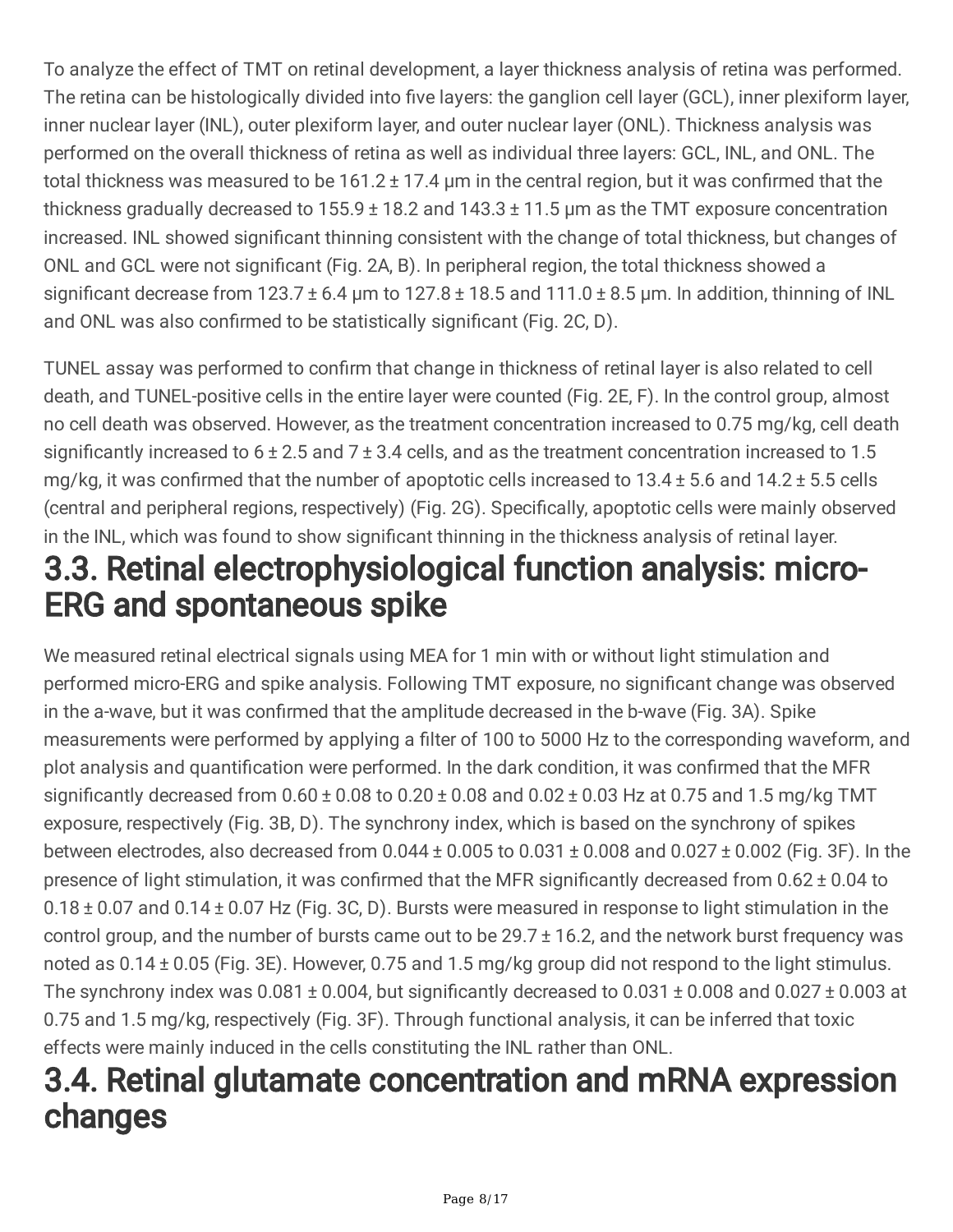It is known that excessive glutamate in certain pathological conditions can damage retinal cells. Therefore, we measured the concentration of glutamate to confirm whether the retinal toxicity of TMT is related to glutamate. When the retina was isolated and the concentration of glutamate was measured in the homogenate, the control was 2.14 ± 0.20 nmol/mg. As TMT exposure increased to 0.75 mg/kg and 1.5 mg/kg, the concentrations increased significantly to 2.55 ± 0.32 and 2.51 ± 0.44 nmol/mg, respectively (Fig. 4A).

In addition, real-time PCR was performed to check whether changes in gene expression occurred in response to TMT exposure, and a total of 10 genes were analyzed. First, with respect to apoptosis, Caspase3 (Casp3), Caspase8 (Casp8), and Caspase9 (Casp9) showed a tendency towards increased expression. In Casp8 and Casp9, the expression was analyzed to increase significantly when exposed to TMT. Casp8 significantly increased to 1.38 ± 0.17 and 1.37 ± 0.25 fold, and Casp9 significantly increased to  $1.31 \pm 0.11$  and  $1.29 \pm 0.07$  fold at 0.75 and 1.5 mg/kg, respectively (Fig. 4B).

When an excitotoxic situation occurs, the EAAT reactively removes excess glutamate from the synapse. EAAT1 and EAAT2, which are mainly located in astrocytes, have a major role in relieving toxicity, and thus, when the expression changes of GFAP and Aquaporin4 (AQP4) (which indicate astrocyte activity) were examined, the expression of both were found to be increased. GFAP significantly increased to 1.92 ± 0.75 and 2.27  $\pm$  0.76 fold at 0.75 and 1.5 mg/kg, and AQP4 was significantly increased to 1.31  $\pm$  0.18 fold at 1.5 mg/kg (Fig. 4C). Furthermore, the expression changes of five types of *EAAT* were investigated, and EAAT1 and 2 showed increasing changes in accordance with the changes in GFAP and AQP4. EAAT1 significantly increased to  $1.37 \pm 0.18$  fold at 1.5 mg/kg, and *EAAT2* significantly increased to  $1.49 \pm 0.15$ and  $1.55 \pm 0.27$  fold at 0.75 and 1.5 mg/kg, respectively. On the contrary, *EAAT3*, 4, and 5, which are located in the neurons, showed a decreasing tendency. The expression of *EAAT3*, 4 and 5 was significantly reduced to  $0.64 \pm 0.03$ ,  $0.72 \pm 0.09$ , and  $0.64 \pm 0.20$  fold at 1.5 mg/kg (Fig. 4D). 3.5. EAAT expression changes in retina following TMT

# treatment

IF staining was performed for GFAP, EAAT1, EAAT2, and EAAT3 to confirm whether changes similar to gene expression changes were observed at the protein level. GFAP is mainly stained in the GCL, and like the gene expression changes, the fluorescent signal was seen to increase at 0.75 and 1.5 mg/kg TMT compared to the control. In addition, a cell shape extending toward the INL was observed (Fig. 5A). Along with the above change in GFAP expression, EAAT1 and EAAT2, also showed increased signals in the GCL and INL (Fig. 5B, C). It was confirmed that the change was more prominent in EAAT1 than in EAAT2. EAAT3 is the most representative carrier in glutamatergic synapses among EAAT3, 4, and 5, and was used to analyze changes in EAAT expression in neurons. As shown in Fig. 5D, the signal strongly expressed from GCL to INL in the control, decreased as the treatment concentration increased to 0.75 and 1.5 mg/kg, showing a similar tendency as seen in the genetic analysis (Fig. 5D). Thus, it can be interpreted that TMT exposure during development increases EAAT expression of astrocytes, while decreasing the expression in retinal neurons.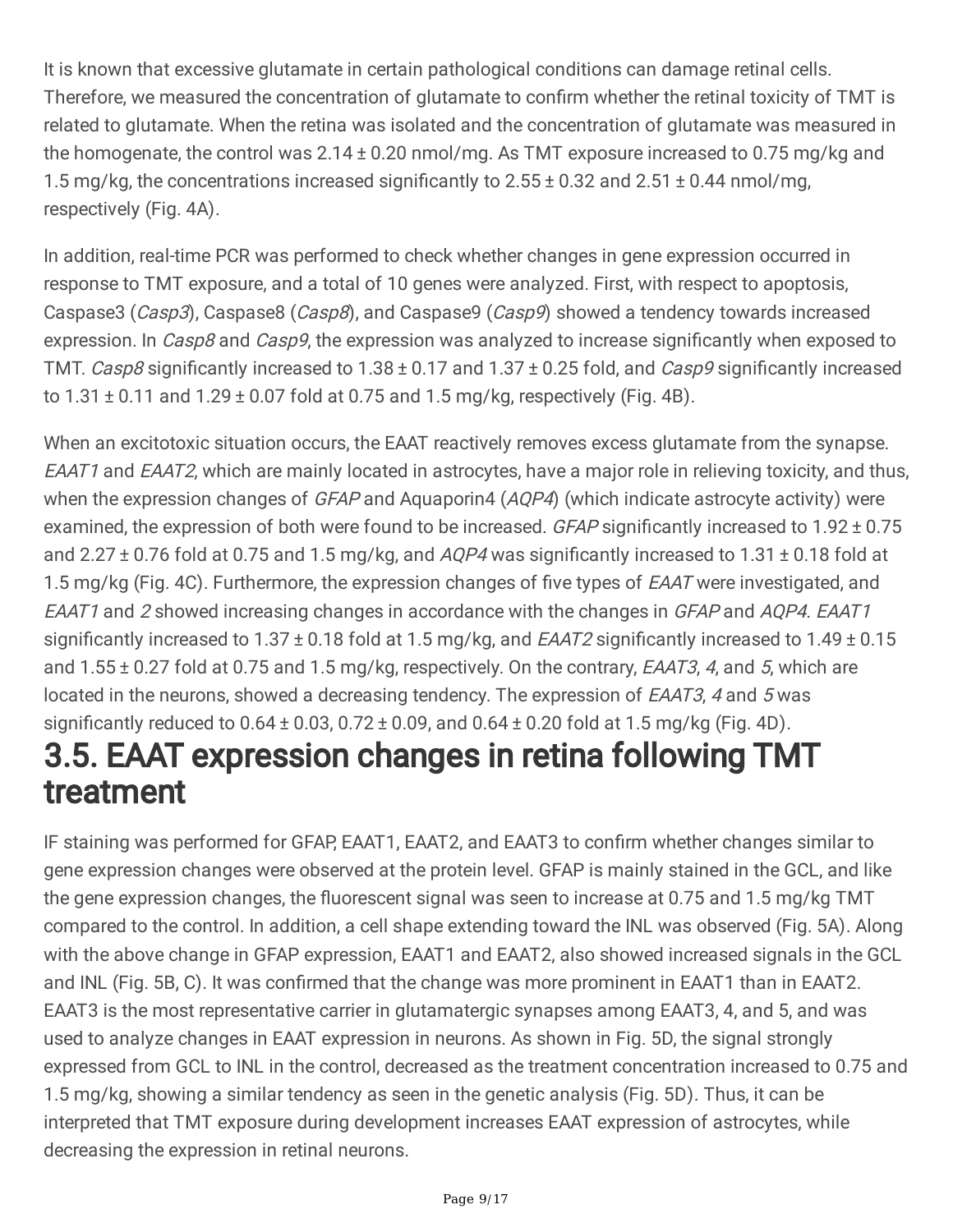### 4. Discussion

In this study, postnatal mice in the ocular developmental stage were treated with TMT to determine the mechanisms underlying retinal developmental toxicity. Although TMT is known to cause various neurological abnormalities, changes of the retinal development have been rarely reported. Kim et al. reported that TMT affects zebrafish ocular development, and stated ROS generation as a possible mechanism (Kim et al. 2019). To reveal underlying mechanism, this study examined the effect of TMT toxicity on retinal development by treating postnatal mice with TMT. We hypothesized that excitotoxicity and EAAT, among several potential neurotoxic mechanisms of TMT, would cause retinal developmental toxicity.

We administered TMT from PND 4 to PND 14 when eye opening and functional eye development were completed, and thereafter developmental abnormalities were observed. First, body weight was measured to evaluate general toxicity, and as the administration progressed, it was confirmed that the weight decreased significantly compared to the control group. In addition to body weight, it was also observed that the length of the body was shortened; in particular, it was confirmed that the proportion of mice with open eyes and the size of the eye decreased. Such delayed eye opening or microphthalmia, may be due to one or more genetic or chromosomal abnormalities, insufficient nutritional intake during pregnancy, radiation exposure, or infection. In addition, it has been reported that exposure to certain substances, including alcohol, may cause ocular developmental abnormalities during the development process (Kashyap et al. 2011; Stromland and Pinazo-Duran 2002). Environmentally toxic substances, such as perfluorooctane sulfonate or perfluorooctanoic acid, which are perfluorinated compounds remaining in the environment after industrial use, may cause eye dysgenesis when passed through mother to the child. However, the mechanisms by which these substances affect eye development have not yet been clearly elucidated (Abbott et al. 2009; Abbott et al. 2007).

To further analyze eye malformation, we performed retinal layer thickness measurements and TUNEL assay. It was confirmed that the overall retinal thickness decreased with TMT exposure, and among the various layers constituting the retina, INL was significantly thinned in both the central and peripheral parts. Previous studies have reported that sodium L-glutamate has a toxic effect on the inner layer of the developing retina (Lucas and Newhouse 1957). After oral administration of glutamate to mice pups at PND 2–4, pyknotic nuclei were observed in the cells of the INL, and after PND 6 to 8, INL was found to be thinner than control. On the other hand, changes in ONL were insignificant and there was little effect on retinal differentiation. Although these results are different from ours in that external glutamate was administered, it has been reported that TMT also induces glutamate release in the nervous system (Patel et al. 1990). Since the concentration of glutamate in the retina also increased in our experiment (Fig. 4A), it can be presumed that this change in retinal thickness, especially the decrease in INL thickness, is due to excessive glutamate exposure of the retina. In addition to the thinning, TUNEL assay confirmed that cells constituting the retina exhibited apoptosis and apoptotic marker genes were upregulated at the mRNA level. In a previous study, chromatin clumping of nuclear membrane and apoptotic cells with dense cytoplasm occurred by the activation of endonuclease in the GCL and INL of the central and peripheral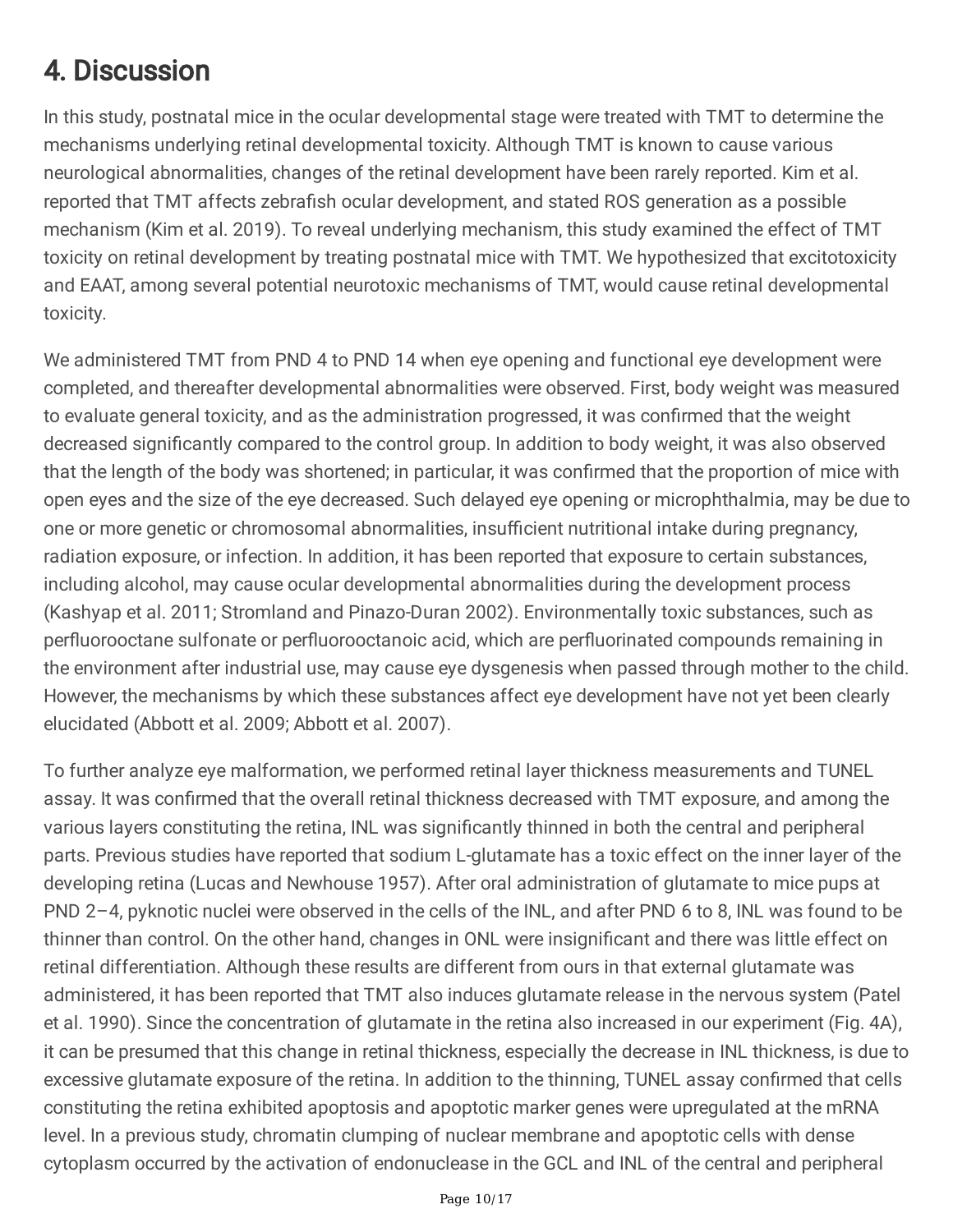retina when N-methyl-D-aspartate (NMDA), which induces excitotoxicity, is intravitreally introduced in rat. However, no obvious changes were observed in the ONL (Lam et al. 1999). These changes are consistent with our histopathological changes and apoptosis assay, and therefore, it can be inferred that these toxic effects are due to excitotoxicity caused by exposure to TMT.

With respect to developmental toxicity of the retina, it is important to determine whether not only histopathological lesions but also impairment of retinal function occur. To confirm this, we conducted a functional evaluation of the retina using MEA. Micro-ERG is the sum of the changes in the electrical potential of various retinal cells (Fujii et al. 2016), and the spontaneous spike is the reaction of ganglion cells that convert light into electrical signals, which are transmitted to the brain (Marrese et al. 2019). Micro-ERG consists of two waves, and the first negative a-wave that occurs following light stimulation is known to originate from the photoreceptor cells. The positive b-wave that follows comes from bipolar cells and Müller glial cells. It can be inferred that nerve cells in the retina were damaged through ERGs, and a decrease in the b-wave was observed in our results. In a previous study, when kainic acid (KA) and NMDA, which are glutamate agonists, were applied, it was observed that the thickness of the inner plexiform layer and INL decreased with the decrease in b-wave (Calvo et al. 2020), which is consistent with our micro-ERG and histopathological changes. As a follow-up study, researchers measured spike signals in ON, OFF, and ON/OFF RGCs, and it was confirmed that a significant decrease in spike signals occurred (Milla-Navarro et al. 2021). This is consistent with the tendency of decreasing MFR in dark conditions and decreasing MFR, burst, and synchrony index under light stimulation in our results. In addition, others also reported that excitotoxins, NMDA and glycine, when introduced intravitreally in concentrations of 15 nmol and 10 nmol, respectively, caused retinal cell apoptosis, decrease in spontaneous spike activity, and abnormalities in light-evoked response (Seki et al. 2010). The toxicity of TMT also causes functional changes in the retina layer, possibly inducing excitotoxicity and affecting the cells present in the INL, which appears in the form of b-wave and spike reduction.

Glutamate concentration of retina as well as the expression of Müller cells, astrocytes of the retina, and EAAT changes in various pathological conditions (Ishikawa 2013). It has been reported that when high pressure is applied to the ex vivo retinal model, ischemia is induced, and the level of extracellular glutamate increases (Louzada-Junior et al. 1992), thereby increasing the expression of GFAP, a pathological marker of Müller cell stress (Ishikawa et al. 2010). In addition, it is also known that when astrocytes are activated in a glutamate-excess condition, AQP4, a water channel protein present in the astrocyte endfeet is activated to maintain water and ion homeostasis (Shi et al. 2017). These changes were consistent with our mRNA changes and changes seen in IF staining. In particular, AQP4 regulates synaptic plasticity and neural function by regulating EAAT expression as well as ion and water balance (Szu and Binder 2016). EAATs work to remove synaptic glutamate in response to increased glutamate concentration. EAAT1 and 2 located in astrocytes, exhibit a neuroprotective effect by increasing their expression (Rothstein et al. 2005; Woldemussie et al. 2004), and neurotoxicity occurs when abnormal down regulation occurs (Rothstein et al. 1996). In particular, EAAT2 normally limited on the photoreceptors in humans and rats, but when the concentration of glutamate is increased, it has been reported that additional expression appears in the RGC layer as a protective mechanism (Sullivan et al.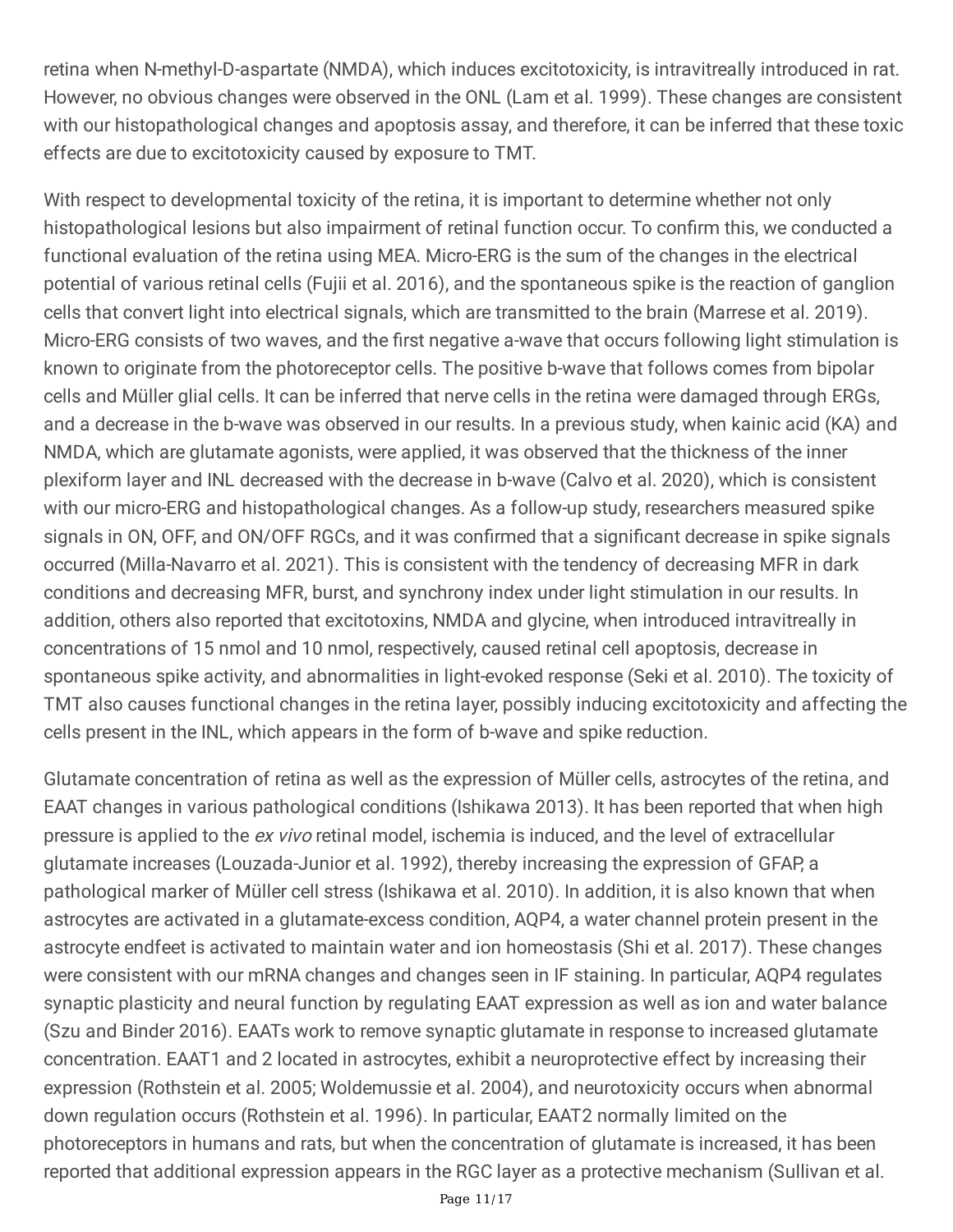2006). This was consistent with the increased expression of these two transporters in our mRNA and IF results.

EAAT3-5 are mainly located in retinal neurons, and among them, EAAT3, also called excitatory amino acid carrier 1, is mainly expressed in neurons of the inner retina and in the inner and outer plexiform layers (Sarthy et al. 2005). It is known that in EAAT3 deficient mice, abnormal postnatal development retinal development occurs such as thinner inner retinal layer and decreased visual response (Semba et al. 2014). These changes are similar to our results in that the INL was thinned, and the MEA signal was reduced. It is presumed that the gene and protein expression of EAAT3-5 proportionally decreases with a decrease in retinal layer thickness and neuronal death (Arriza et al. 1997; Vorwerk et al. 2000).

In conclusion, our results show that TMT induces retinal developmental toxicity. When the developing mammalian retina is exposed to TMT, excitotoxicity is induced by changes in the expression of EAATs and overexposure of glutamate. These events lead to functional impairment in retina and related histological abnormalities. In response to TMT-induced high concentration of glutamate in the retina, the expressions of EAAT1 and EAAT2 located in Müller cells are increased, and the expression of GFAP and AQP4 increases due to the activation of Müller cells. However, it seems that cytotoxicity induced in the neurons constituting the retina, leads to a decrease in EAAT3-5 expression, reduced apoptosis, and a decrease in the thickness of the INL. These changes induced abnormalities in the electrophysiological function of the retina, reducing the b-wave and RGC spike reactivity (Fig. 6). To the best of our knowledge, this study is the first to reveal the retinal developmental toxicity of TMT at the mammalian model and analyze the molecular, functional as well as morphological aspects of elucidate possible underlying mechanisms. These mechanisms may suggest not only a method to treat TMT toxicity, but also a clue to prevent the damaging effects of other environmental toxic substances with similar toxicity profiles.

### **Declarations**

#### Acknowledgements

This study was partially supported by the Brain Korea 21 PLUS Program for Creative Veterinary Science Research, Research Institute for Veterinary Science College of Veterinary Medicine of Seoul National University, and a grant (20182MFDS423 and 19182MFDS408) from Ministry of Food and Drug Safety in 2021.

#### Conflict of interest

The authors declare that they have no conflict of interest.

### **References**

1. Abbott BD, Wolf CJ, Das KP, Zehr RD, Schmid JE, Lindstrom AB, Strynar MJ, Lau C (2009) Developmental toxicity of perfluorooctane sulfonate (PFOS) is not dependent on expression of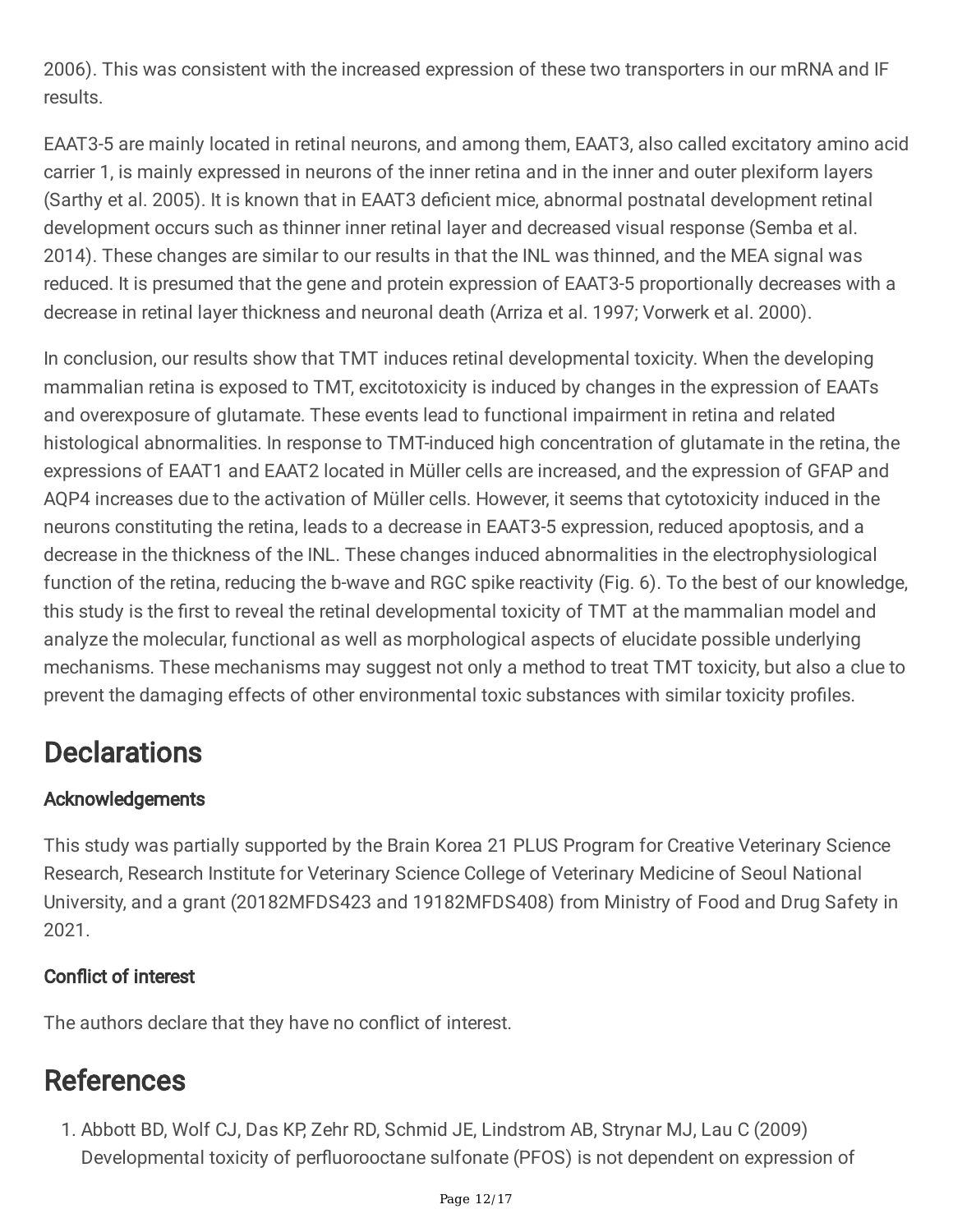peroxisome proliferator activated receptor-alpha (PPAR alpha) in the mouse. Reprod Toxicol 27(3– 4):258–265 https://doi.org/10.1016/j.reprotox.2008.05.061

- 2. Abbott BD, Wolf CJ, Schmid JE, Das KP, Zehr RD, Helfant L, Nakayama S, Lindstrom AB, Strynar MJ, Lau C (2007) Perfluorooctanoic acid induced developmental toxicity in the mouse is dependent on expression of peroxisome proliferator activated receptor-alpha. Toxicol Sci 98(2):571–581 https://doi.org/10.1093/toxsci/kfm110
- 3. Alarautalahti V, Ragauskas S, Hakkarainen JJ, Uusitalo-Jarvinen H, Uusitalo H, Hyttinen J, Kalesnykas G, Nymark S (2019) Viability of Mouse Retinal Explant Cultures Assessed by Preservation of Functionality and Morphology. Invest Ophthalmol Vis Sci 60(6):1914–1927 https://doi.org/10.1167/iovs.18-25156
- 4. Arriza JL, Eliasof S, Kavanaugh MP, Amara SG (1997) Excitatory amino acid transporter 5, a retinal glutamate transporter coupled to a chloride conductance. Proc Natl Acad Sci U S A 94(8):4155–4160 https://doi.org/10.1073/pnas.94.8.4155
- 5. Calvo E, Milla-Navarro S, Ortuno-Lizaran I, Gomez-Vicente V, Cuenca N, De la Villa P, Germain F (2020) Deleterious Effect of NMDA Plus Kainate on the Inner Retinal Cells and Ganglion Cell Projection of the Mouse. Int J Mol Sci 21(5) https://doi.org/10.3390/ijms21051570
- 6. Castro-Coronel Y, Del Razo LM, Huerta M, Hernandez-Lopez A, Ortega A, Lopez-Bayghen E (2011) Arsenite exposure downregulates EAAT1/GLAST transporter expression in glial cells. Toxicol Sci 122(2):539–550 https://doi.org/10.1093/toxsci/kfr126
- 7. Chang LW, Tiemeyer TM, Wenger GR, McMillan DE (1982) Neuropathology of mouse hippocampus in acute trimethyltin intoxication. Neurobehav Toxicol Teratol 4(2):149–156
- 8. Christensen I, Lu B, Yang N, Huang K, Wang P, Tian N (2019) The Susceptibility of Retinal Ganglion Cells to Glutamatergic Excitotoxicity Is Type-Specific. Front Neurosci 13:219 https://doi.org/10.3389/fnins.2019.00219
- 9. Fan WJ, Li X, Yao HL, Deng JX, Liu HL, Cui ZJ, Wang Q, Wu P, Deng JB (2016) Neural differentiation and synaptogenesis in retinal development. Neural Regen Res 11(2):312–318 https://doi.org/10.4103/1673-5374.177743
- 10. Friberg L, Nordbergs G, Vouk V (1986) Hand book on the toxicology of metals 2nd ed. Vol. 2. In. Amsterdam, Oxford: Elsevier Science Publishers BV, New York,
- 11. Fujii M, Sunagawa GA, Kondo M, Takahashi M, Mandai M (2016) Evaluation of micro Electroretinograms Recorded with Multiple Electrode Array to Assess Focal Retinal Function. Sci Rep 6:30719 https://doi.org/10.1038/srep30719
- 12. Hulsebosch CE, Hains BC, Crown ED, Carlton SM (2009) Mechanisms of chronic central neuropathic pain after spinal cord injury. Brain Res Rev 60(1):202–213 https://doi.org/10.1016/j.brainresrev.2008.12.010
- 13. Ishikawa M (2013) Abnormalities in glutamate metabolism and excitotoxicity in the retinal diseases. Scientifica (Cairo) 2013:528940 https://doi.org/10.1155/2013/528940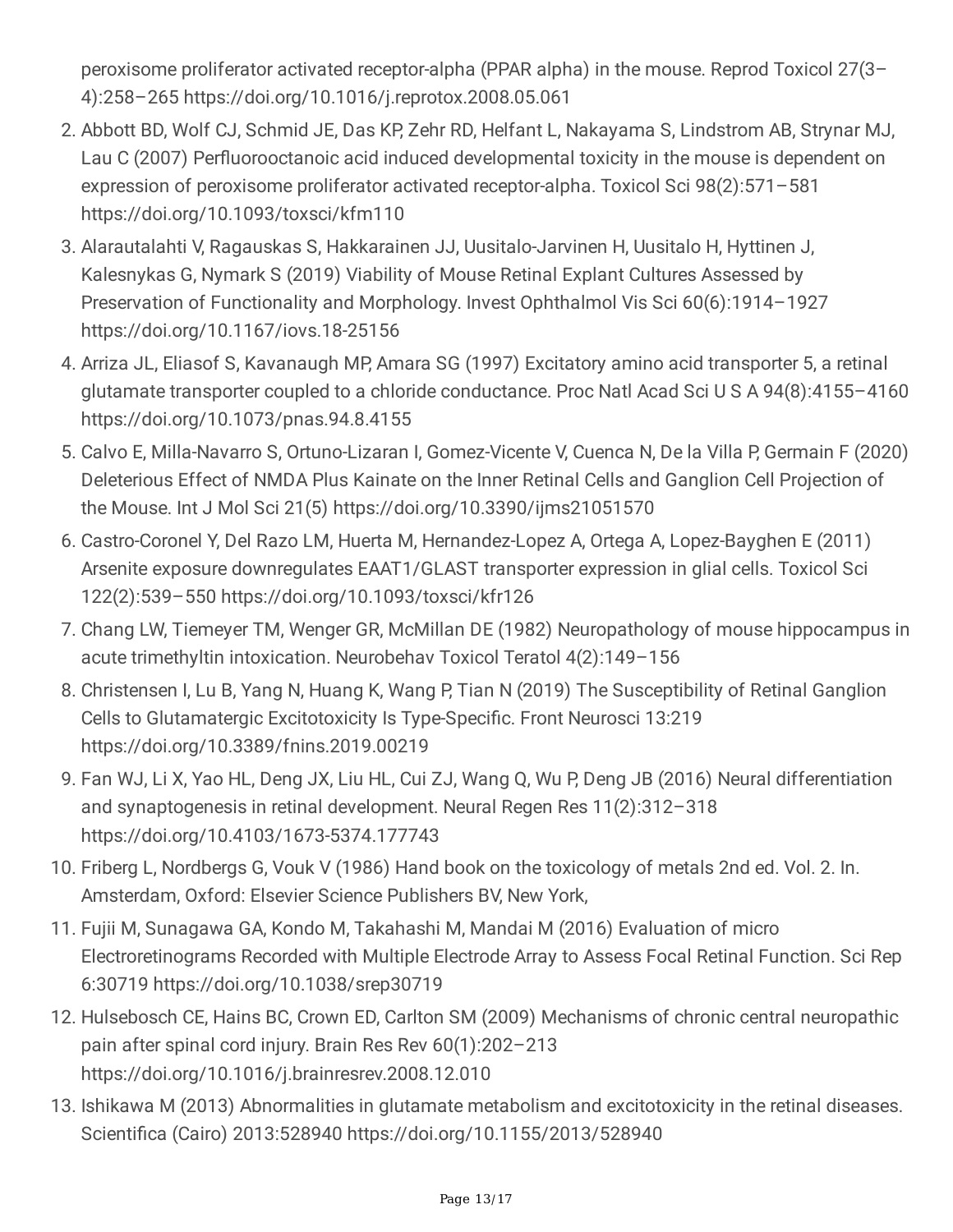- 14. Ishikawa M, Yoshitomi T, Zorumski CF, Izumi Y (2010) Effects of acutely elevated hydrostatic pressure in a rat ex vivo retinal preparation. Invest Ophthalmol Vis Sci 51(12):6414–6423 https://doi.org/10.1167/iovs.09-5127
- 15. Kashyap B, Frey RA, Stenkamp DL (2011) Ethanol-induced microphthalmia is not mediated by changes in retinoic acid or sonic hedgehog signaling during retinal neurogenesis. Alcohol Clin Exp Res 35(9):1644–1661 https://doi.org/10.1111/j.1530-0277.2011.01511.x
- 16. Kim J, Kim CY, Oh H, Ryu B, Kim U, Lee JM, Jung CR, Park JH (2019) Trimethyltin chloride induces reactive oxygen species-mediated apoptosis in retinal cells during zebrafish eye development. Sci Total Environ 653:36–44 https://doi.org/10.1016/j.scitotenv.2018.10.317
- 17. Kim J, Kim CY, Song J, Oh H, Kim CH, Park JH (2016) Trimethyltin chloride inhibits neuronal cell differentiation in zebrafish embryo neurodevelopment. Neurotoxicol Teratol 54:29–35 https://doi.org/10.1016/j.ntt.2015.12.003
- 18. Lam TT, Abler AS, Kwong JM, Tso MO (1999) N-methyl-D-aspartate (NMDA)--induced apoptosis in rat retina. Invest Ophthalmol Vis Sci 40(10):2391–2397
- 19. Liang J, Takeuchi H, Doi Y, Kawanokuchi J, Sonobe Y, Jin S, Yawata I, Li H, Yasuoka S, Mizuno T, Suzumura A (2008) Excitatory amino acid transporter expression by astrocytes is neuroprotective against microglial excitotoxicity. Brain Res 1210:11–19 https://doi.org/10.1016/j.brainres.2008.03.012
- 20. Lipscomb JC, Paule MG, Slikker W, Jr. (1989) The disposition of 14C-trimethyltin in the pregnant rat and fetus. Neurotoxicol Teratol 11(2):185–191 https://doi.org/10.1016/0892-0362(89)90057-3
- 21. Liu Z, Lv J, Zhang Z, Wang B, Duan L, Li C, Xie H, Li T, Zhou X, Xu R, Chen N, Liu W, Ming H (2021) The main mechanisms of trimethyltin chloride-induced neurotoxicity: Energy metabolism disorder and peroxidation damage. Toxicol Lett 345:67–76 https://doi.org/10.1016/j.toxlet.2021.04.008
- 22. Louzada-Junior P, Dias JJ, Santos WF, Lachat JJ, Bradford HF, Coutinho-Netto J (1992) Glutamate release in experimental ischaemia of the retina: an approach using microdialysis. J Neurochem 59(1):358–363 https://doi.org/10.1111/j.1471-4159.1992.tb08912.x
- 23. Lucas DR, Newhouse JP (1957) The toxic effect of sodium L-glutamate on the inner layers of the retina. AMA Arch Ophthalmol 58(2):193–201 https://doi.org/10.1001/archopht.1957.00940010205006
- 24. Marrese M, Lonardoni D, Boi F, van Hoorn H, Maccione A, Zordan S, Iannuzzi D, Berdondini L (2019) Investigating the Effects of Mechanical Stimulation on Retinal Ganglion Cell Spontaneous Spiking Activity. Front Neurosci 13:1023 https://doi.org/10.3389/fnins.2019.01023
- 25. Milla-Navarro S, Diaz-Tahoces A, Ortuno-Lizaran I, Fernandez E, Cuenca N, Germain F, de la Villa P (2021) Visual Disfunction due to the Selective Effect of Glutamate Agonists on Retinal Cells. Int J Mol Sci 22(12) https://doi.org/10.3390/ijms22126245
- 26. O'Donovan SM, Sullivan CR, McCullumsmith RE (2017) The role of glutamate transporters in the pathophysiology of neuropsychiatric disorders. NPJ Schizophr 3(1):32 https://doi.org/10.1038/s41537-017-0037-1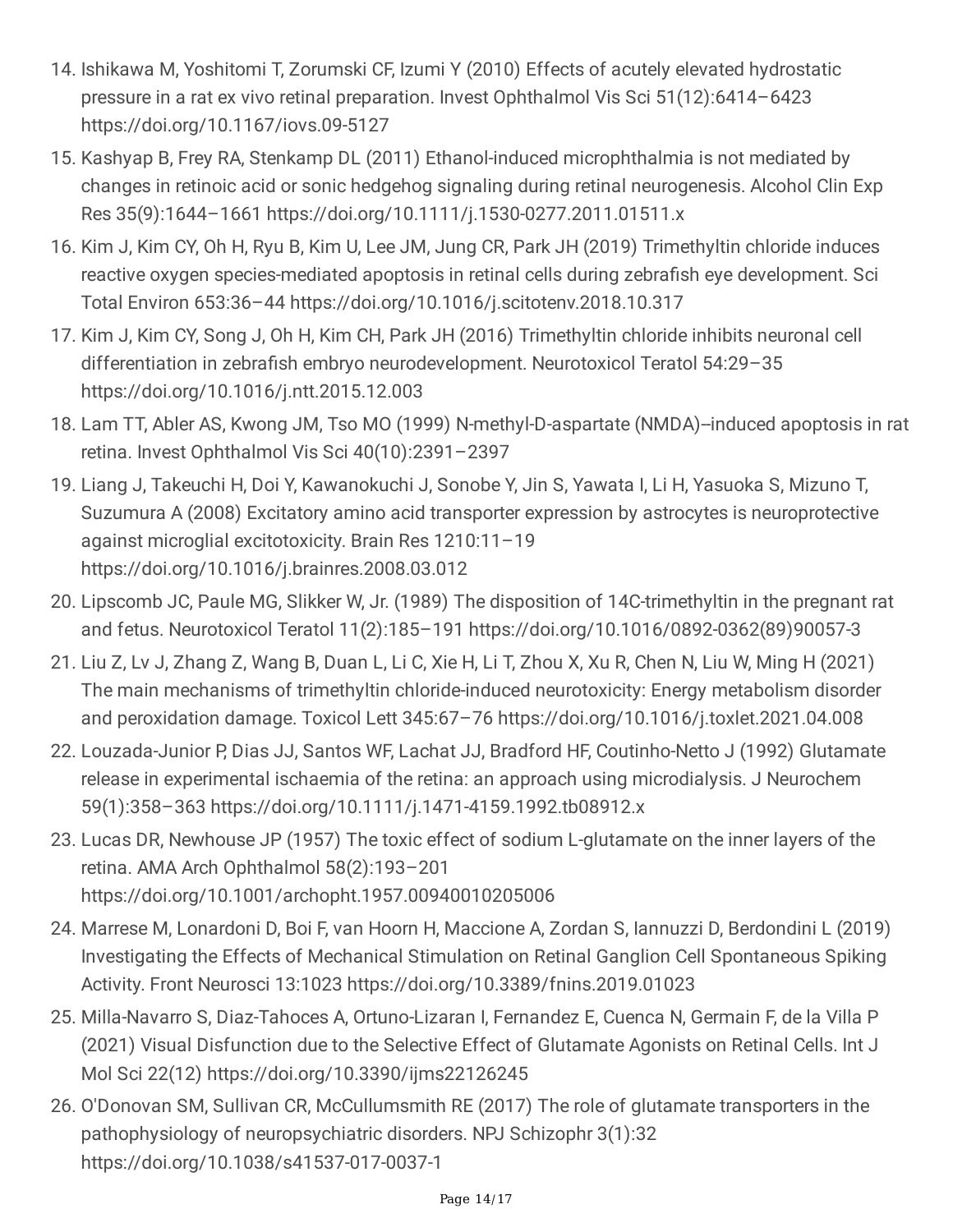- 27. Patel M, Ardelt BK, Yim GK, Isom GE (1990) Interaction of trimethyltin with hippocampal glutamate. Neurotoxicology 11(4):601–608
- 28. Reinhard K, Tikidji-Hamburyan A, Seitter H, Idrees S, Mutter M, Benkner B, Munch TA (2014) Step-bystep instructions for retina recordings with perforated multi electrode arrays. PLoS One 9(8):e106148 https://doi.org/10.1371/journal.pone.0106148
- 29. Rothstein JD, Dykes-Hoberg M, Pardo CA, Bristol LA, Jin L, Kuncl RW, Kanai Y, Hediger MA, Wang Y, Schielke JP, Welty DF (1996) Knockout of glutamate transporters reveals a major role for astroglial transport in excitotoxicity and clearance of glutamate. Neuron 16(3):675–686 https://doi.org/10.1016/s0896-6273(00)80086-0
- 30. Rothstein JD, Patel S, Regan MR, Haenggeli C, Huang YH, Bergles DE, Jin L, Dykes Hoberg M, Vidensky S, Chung DS, Toan SV, Bruijn LI, Su ZZ, Gupta P, Fisher PB (2005) Beta-lactam antibiotics offer neuroprotection by increasing glutamate transporter expression. Nature 433(7021):73–77 https://doi.org/10.1038/nature03180
- 31. Sarthy VP, Pignataro L, Pannicke T, Weick M, Reichenbach A, Harada T, Tanaka K, Marc R (2005) Glutamate transport by retinal Muller cells in glutamate/aspartate transporter-knockout mice. Glia 49(2):184–196 https://doi.org/10.1002/glia.20097
- 32. Seki M, Soussou W, Manabe S, Lipton SA (2010) Protection of retinal ganglion cells by caspase substrate-binding peptide IQACRG from N-methyl-D-aspartate receptor-mediated excitotoxicity. Invest Ophthalmol Vis Sci 51(2):1198–1207 https://doi.org/10.1167/iovs.09-4102
- 33. Semba K, Namekata K, Guo X, Harada C, Harada T, Mitamura Y (2014) Renin-angiotensin system regulates neurodegeneration in a mouse model of normal tension glaucoma. Cell Death Dis 5:e1333 https://doi.org/10.1038/cddis.2014.296
- 34. Shi Z, Zhang W, Lu Y, Lu Y, Xu L, Fang Q, Wu M, Jia M, Wang Y, Dong L, Yan X, Yang S, Yuan F (2017) Aquaporin 4-Mediated Glutamate-Induced Astrocyte Swelling Is Partially Mediated through Metabotropic Glutamate Receptor 5 Activation. Front Cell Neurosci 11:116 https://doi.org/10.3389/fncel.2017.00116
- 35. Stromland K, Pinazo-Duran MD (2002) Ophthalmic involvement in the fetal alcohol syndrome: clinical and animal model studies. Alcohol Alcohol 37(1):2–8 https://doi.org/10.1093/alcalc/37.1.2
- 36. Sullivan RK, Woldemussie E, Macnab L, Ruiz G, Pow DV (2006) Evoked expression of the glutamate transporter GLT-1c in retinal ganglion cells in human glaucoma and in a rat model. Invest Ophthalmol Vis Sci 47(9):3853–3859 https://doi.org/10.1167/iovs.06-0231
- 37. Szu JI, Binder DK (2016) The Role of Astrocytic Aquaporin-4 in Synaptic Plasticity and Learning and Memory. Front Integr Neurosci 10:8 https://doi.org/10.3389/fnint.2016.00008
- 38. Tang X, Li N, Kang L, Dubois AM, Gong Z, Wu B, Lai G, Yang A, Ruan X, Gao H, Zhu G, Ge Y, Zhang J, Lin Z, Olson JR, Ren X (2013) Chronic low level trimethyltin exposure and the risk of developing nephrolithiasis. Occup Environ Med 70(8):561–567 https://doi.org/10.1136/oemed-2012-101261
- 39. Vorwerk CK, Naskar R, Schuettauf F, Quinto K, Zurakowski D, Gochenauer G, Robinson MB, Mackler SA, Dreyer EB (2000) Depression of retinal glutamate transporter function leads to elevated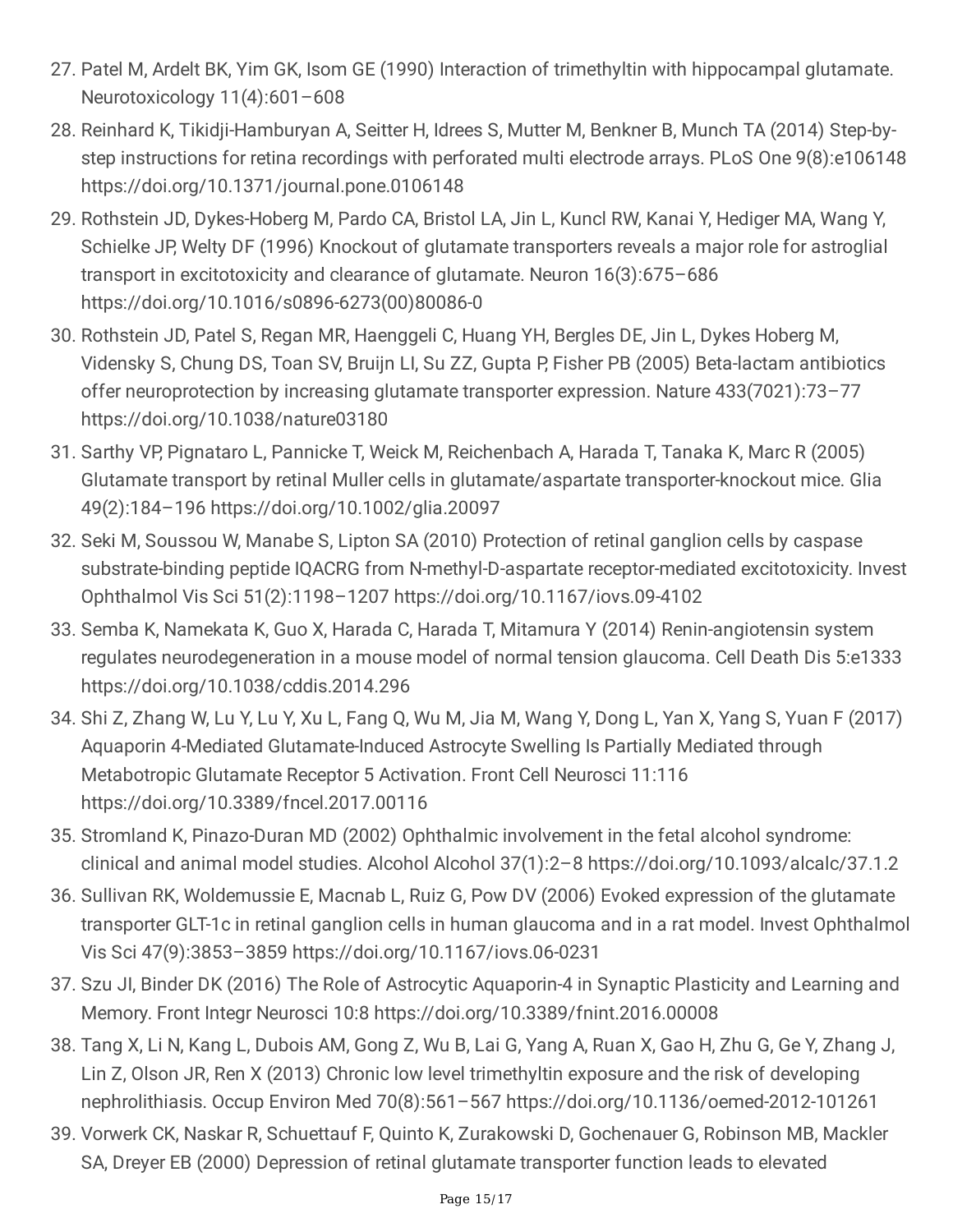intravitreal glutamate levels and ganglion cell death. Invest Ophthalmol Vis Sci 41(11):3615–3621

40. Woldemussie E, Wijono M, Ruiz G (2004) Muller cell response to laser-induced increase in intraocular pressure in rats. Glia 47(2):109–119 https://doi.org/10.1002/glia.20000

#### **Figures**

#### Figure 1

Induction of developmental abnormalities in mice pups exposed to Trimethyltin chloride (TMT) at postnatal day (PND) 14. (A) Morphological alterations, Scale bar = 3 cm, (B) Body weight, (C) Body length, and (D) Proportion of subjects with eye opening. (E) Sagittal section and (F) Size of eyeball.  $n = 5$ . Scale bar = 500 µm. Data represent the mean  $\pm$  SD. \* $P$  < 0.05; \*\*\* $P$  < 0.001

#### Figure 2

Histopathological analysis and TUNEL assay of mice pups exposed to TMT for PND 14. Histological image of the (A) central and (C) peripheral part of retina exposed to TMT (control, 0.75, and 1.5 mg/kg). Scale bar = 50 μm. The thickness analysis of total layer, the ganglion cell layer (GCL), inner nuclear layer (INL), and outer nuclear layer (ONL) in the (B) central and (D) peripheral part of retina. TUNEL assay of (E) central and (F) peripheral part of retina exposed to TMT (control, 0.75, and 1.5 mg/kg). Scale bar = 100 μm. (G) Quantification of apoptotic cells in retinal layer.  $n = 5$ . Data represent the mean  $\pm$  SD. \*P < 0.05;  $*$  $*$  $P$  < 0.01;  $*$  $*$  $*$  $P$  < 0.001

#### Figure 3

Electrophysiological recordings using multi-electrode array system. (A) The micro-electroretinogram (micro-ERG) responses of retina from mice pups exposed to TMT (control, 0.75, and 1.5 mg/kg) for PND 14. Raster plots of (B) spontaneous retinal ganglion cell (RGC) spike activity and (C) light-evoked RGC activity from retina. (D) Mean firing rate, (E) number of bursts, and (F) Synchrony index with or without light stimulation.  $n = 3$ . Data represent the mean  $\pm$  SD. \* $P < 0.05$ ; \*\* $P < 0.01$ ; \*\*\* $P < 0.001$ 

#### Figure 4

Glutamate level and gene expression changes following TMT exposure. (A) Measurement of glutamate concentration in retina of mice pups exposed to TMT (control, 0.75, and 1.5 mg/kg) for PND 14.  $n = 9$ . (B)